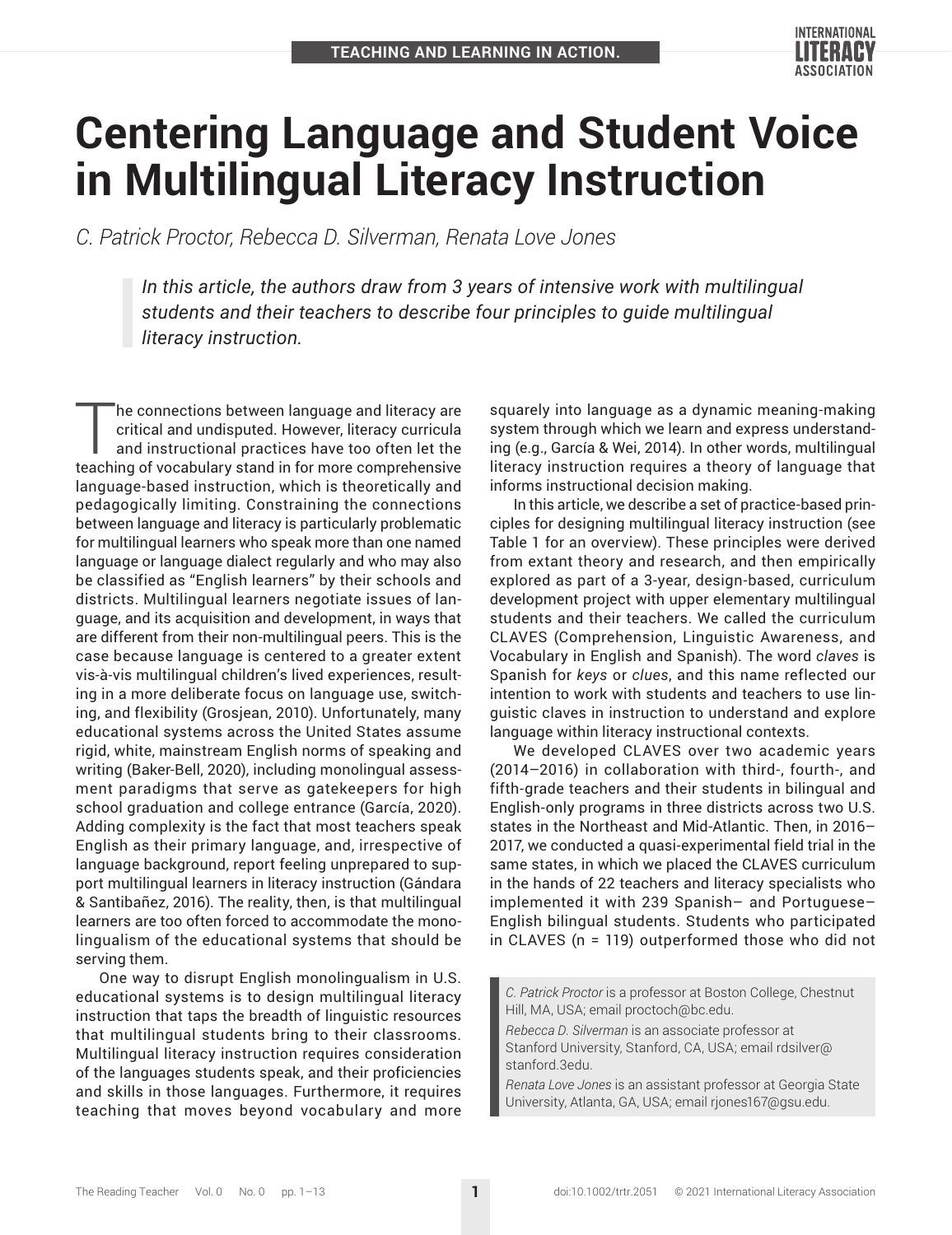(n = 120) on measures of "academic language," reading comprehension, and argumentative writing (see Proctor et al., 2020; Silverman et al., in press).

Here we report on where the four principles came from, and what they looked like in practice. We begin by describing the design-based methodology we used to develop and document the small-group instruction

that characterized CLAVES. Then we review the quasi-experimental field trial that resulted in instructionally meaningful effects on language, reading, and writing. From there, we address each of the four principles. For each principle, we articulate the extant theory and research that informed our instructional design, followed by a description of what we observed and learned about each principle from the instructional data we collected over the full 3-year project period. Finally, we discuss limitations and lessons learned in our own development as multilingual literacy educators.

**Developing CLAVES**

In developing CLAVES, we worked in two states, six schools (three in each state), and three districts. In the first 2 years (2014–2016), we partnered with 40 teachers and 96 multilingual students. We employed a design-based, case study methodology and sought to embody an ethic of research in which "practitioners and researchers work together to produce meaningful change in contexts of practice" (Design-Based

#### **Table 1 Four Principles of Multilingual Literacy Instruction**

Research Collective, 2003, p. 6). Together with students and teachers, our research team engaged in iterative cycles of development that included the following: (1) empirically driven unit and lesson development; (2) discussions of units and lessons with participating teachers for feedback; (3) revisions based on feedback; (4) field testing and documentation with small groups of

## **PAUSE AND PONDER**

- 1. Do you know what languages your students speak?
- 2. Do you invite your students to use and explore those languages through talk?
- 3. Do you think *language* can be used as a verb? If so, what does it mean?
- 4. Estimate a percentage of how much talking you do during literacy instruction compared with how much talking your students do.

third-, fourth-, and fifth-grade multilingual students; and (5) revisions based on student responses to instruction.

We documented the designbased approach using case study methods (Stake, 2006; Yin, 2003). Each participating school was a case (n = 6) composed of one "teacher working group" (TWG) and a few small "student working groups" (SWGs) of three to six students. In the TWGs, we worked with teachers to design and edit the lesson plans. In the SWGs, we worked with students to imple-

ment draft lessons and documented student responses to determine the utility of the approaches. We analyzed video and audio data, as well as field notes from the TWGs and SWGs to create school-level instructional case narratives that characterized how the different instructional approaches were received by teachers and students (see Figure 1). Aggregating these cases across the six schools and two states allowed us to then make a set of claims about the approaches that were most effective for inclusion in the final CLAVES curriculum. After the 2-year design period, we had a final version of CLAVES that consisted of three units and 40 lessons (30 minutes per lesson).

| Principle                                                                        | <b>Description</b>                                                                                                                                          |
|----------------------------------------------------------------------------------|-------------------------------------------------------------------------------------------------------------------------------------------------------------|
| 1. Focus on language and metalinguistic<br>awareness                             | Target semantics, syntax, and morphology through explicit instruction<br>and encourage reflection on, and manipulation of, language                         |
| 2. Enact dialogic approaches to engage<br>students                               | Encourage student talk. Step back and facilitate discussion about<br>language and text that generates meaning and understanding.                            |
| 3. Use multimodal texts and scaffolds to<br>support comprehension and expression | Go beyond print into video, gesturing, acting, and movement to allow<br>students to make sense across different modes and functions of<br>language and text |
| 4. Take a multilingual perspective                                               | Encourage students to use their full linguistic repertoire to compare<br>languages and make insights into language use for power and exclusion              |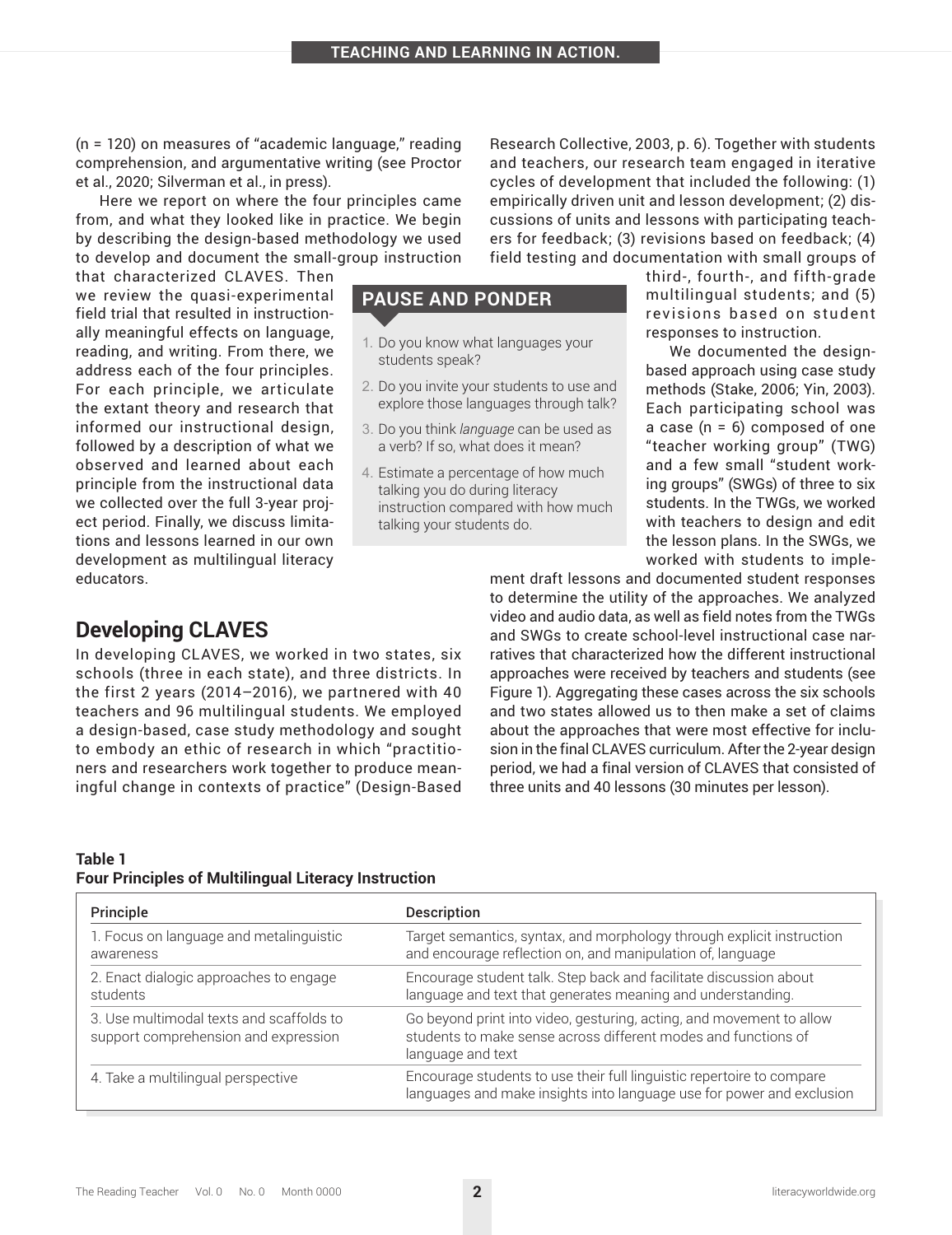#### **Figure 1**

**Case Study Model for the 2-year, Design-based CLAVES Development Process for an Individual Participating School (n = 8 Total Schools)**



# **The CLAVES Curriculum and Field Trial**

CLAVES was made up of three units. Unit 1 addressed Human–Nature Interactions, Unit 2 explored Rights and Freedoms, and Unit 3 took on Immigration and Bilingualism. Each unit included three instructional cycles. The first two cycles of each unit were text-based, and included 4 days of language-based literacy instruction, culminating in a small-group discussion. On Days 1 and 2, students engaged in guided reading of texts, which included printbased and video texts, as well as discussion of semantics and vocabulary. On Days 3 and 4, students moved beyond vocabulary and participated in activities that highlighted morphology and syntax as they were reflected in the texts they had read or watched. On Day 5, students engaged in "dialogic reasoning" (Parra et al., 2016), a small-group discussion of a big question that asked students to take a stand on a text-related issue. The third cycle of a unit was 3 days of process writing in which students composed an authentic, persuasive text grounded in argumentation. See Table 2 for an overview of unit texts, discussion questions, and writing prompts. See Figure 2 for a graphic of the text and writing cycles for a CLAVES unit. For a detailed overview of the curriculum, including targeted vocabulary, morphology, and syntax, see Proctor et al., (2020).

To illustrate, consider the first text cycle in the Human– Nature Interaction unit from the Year 3 implementation. This text cycle was anchored by *The Wolves are Back* (George, 2008), a picture book documenting the interdependence of the Yellowstone National Park ecosystem, and how wolves are central to it. This text was combined with an informational video on the tensions between environmentalists and local ranchers with respect to wolf reintegration. In the first two guided reading/vocabulary days of the text cycle, students and teachers discussed targeted vocabulary such as *depopulate* and *reintroduce* and used them in discussing the texts as they read (see Figure 3). Students and teachers then considered the morphology of key vocabulary, such as *de*- and *re*-, and engaged in conversation about how these word parts can influence the meaning of many root words related to the topic they were discussing (e.g., *depopulation*, *reintroduction*). Students also considered how parts of speech affected syntax, and were guided by their teachers to generate simple sentences and to identify parts of speech with cutup sentences in a word card game. Finally, students and teachers discussed the big question, "Should animals, like wolves, who eat other animals, be reintroduced into areas where they will encounter humans and livestock?" Following a second text-based cycle on the topic of species revival, students then engaged in a writing cycle that focused on writing a letter to a national park director or a member of the U.S. Congress arguing for or against either (a) the reintroduction of animals into populated areas or (b) the revival of extinct species such as the Tasmanian Tiger.

We tested the efficacy of the curriculum in a quasiexperimental field trial in a diverse set of eight schools (see Table 3). Approximately 75% of students in participating schools were considered low income. In total, 22 teachers (approximately half of whom were bilingual) implemented the program and 239 students, all of whom were Spanish– or Portuguese–English bilinguals, participated in the program. Their monolingual classmates were not part of the research. All of the student participants were currently or formerly designated as English learners by their school districts. Across sites, 119 students received CLAVES instruction and 120 students were in a "Business as Usual" comparison group.

In our analyses, we controlled for pre-test differences in language skills (vocabulary, morphology, and syntax) and reading comprehension (see Table 4). Findings showed that students who participated in CLAVES outperformed students who did not on academic language (Hedge's *g* =.248) and reading comprehension (Hedge's *g* =.166). Students who participated in CLAVES also outperformed control students in argument writing, producing more arguments (ES =.19) and counterarguments (ES =.20) in their compositions. Finally, observations showed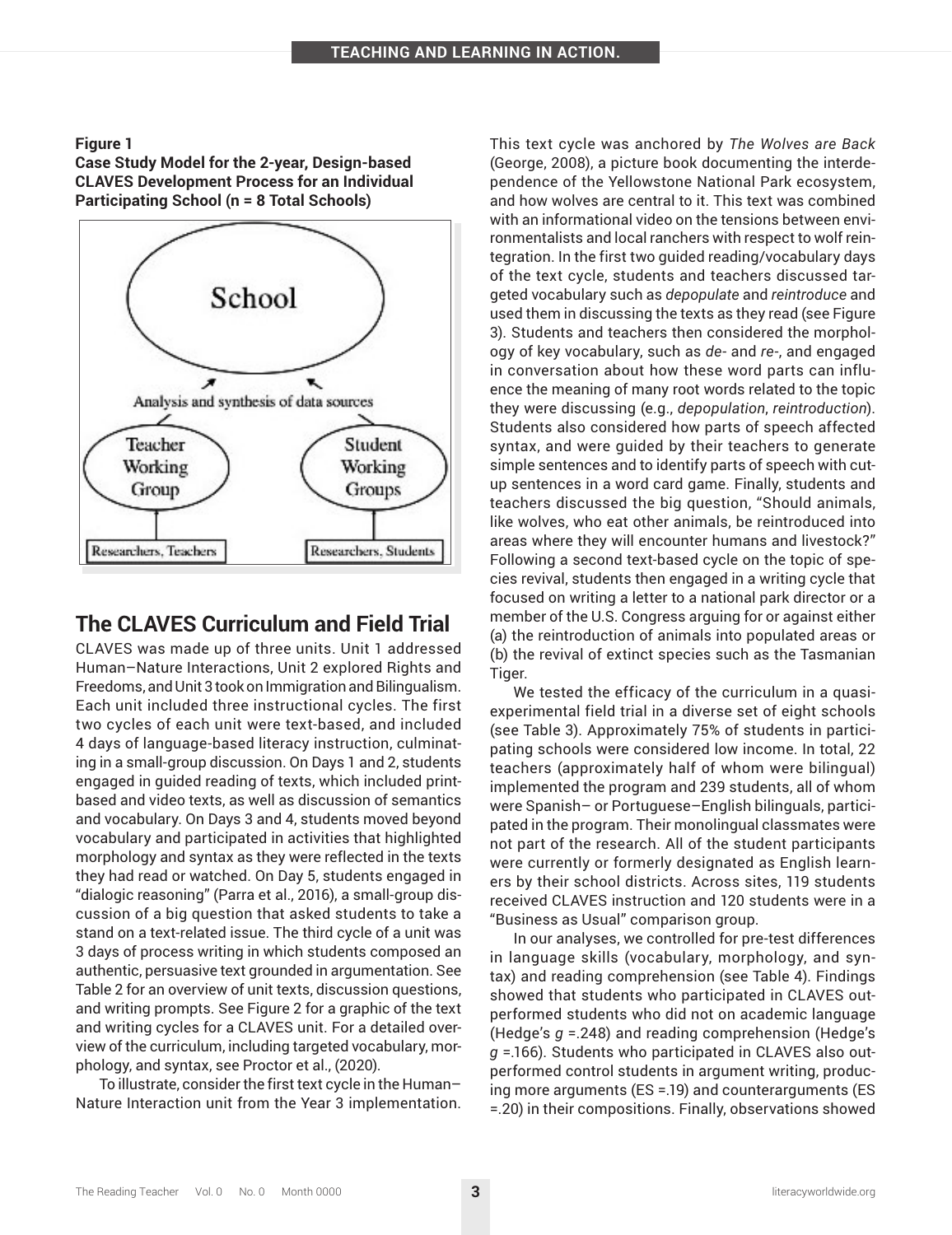#### **Table 2 Overview of CLAVES Units and Cycles**

| Unit                                  | <b>Cycle 1 Texts</b>                                                                                                                                                                                                                                          | Cycle 2 Texts                                                                                                                                                                                              | Cycle 3                                                                                                                                                                                             |
|---------------------------------------|---------------------------------------------------------------------------------------------------------------------------------------------------------------------------------------------------------------------------------------------------------------|------------------------------------------------------------------------------------------------------------------------------------------------------------------------------------------------------------|-----------------------------------------------------------------------------------------------------------------------------------------------------------------------------------------------------|
| 1. Human-<br>Nature<br>Interaction    | Text: The Wolves Are Back by<br>George (2008)<br>Video: "Wolves and People"<br>Discussion Question: Should<br>animals, like wolves, who eat other<br>animals, be reintroduced into areas<br>where they will encounter humans<br>and livestock?                | Text: Species Revival (CLAVES<br>Research Team, 2015a)<br>Video: "Revive and Restore"<br>Discussion Question: Should<br>scientists revive extinct animals?                                                 | Write a persuasive letter to<br>the director of Yellowstone<br>National Park OR the chairman<br>of the Science, Space, and<br>Technology committee about wolf<br>reintroduction or species revival. |
| 2. Rights &<br>Freedoms               | Text: Ivan: The Remarkable True<br>Story of the Shopping Mall Gorilla<br>(Applegate, 2014)<br>Video: "Gorillas Reintroduced"<br>Discussion Question: Should<br>people protest if they believe it<br>is against animal rights to hold<br>animals in captivity? | Text: ¡Sí, Se Puede!/Yes We Can!<br>Janitor Strike in L.A. (Cohn, 2002)<br>Video: "Chicago Teacher Strike"<br>Discussion Question: Should<br>people/workers go on strike to protest<br>working conditions? | Write a persuasive speech about<br>the ethics of keeping animals in<br>captivity, or the reasons a group<br>should go on strike.                                                                    |
| 3<br>Immigration<br>&<br>Bilingualism | Text: Home at Last (Elya, 2002)<br>Video: "Immersion, Part I"<br>Discussion Question: Should<br>immigrants change their language<br>and culture when they move to a<br>new country?                                                                           | Text: Bilingual Education (CLAVES<br>Research Team, 2015b)<br>Video: "Immersion, Part II"<br>Discussion Question: Should<br>schools teach in English only or<br>offer bilingual education?                 | Write a persuasive article for a<br>local/student newspaper about<br>immigrants' schooling experiences.                                                                                             |

that teachers were able to implement the curriculum with fidelity (average fidelity =87%, min–max =75%–100%), meaning they were able to implement it as intended, without differences by instructional role (i.e., classroom teacher or instructional specialist).

# **CLAVES Principles**

To develop CLAVES, we first consulted the extant research to lay a foundation for lesson planning. Then, over the course of the 3-year project, we explored how these principles were brought to life by project research assistants

## **Figure 2**



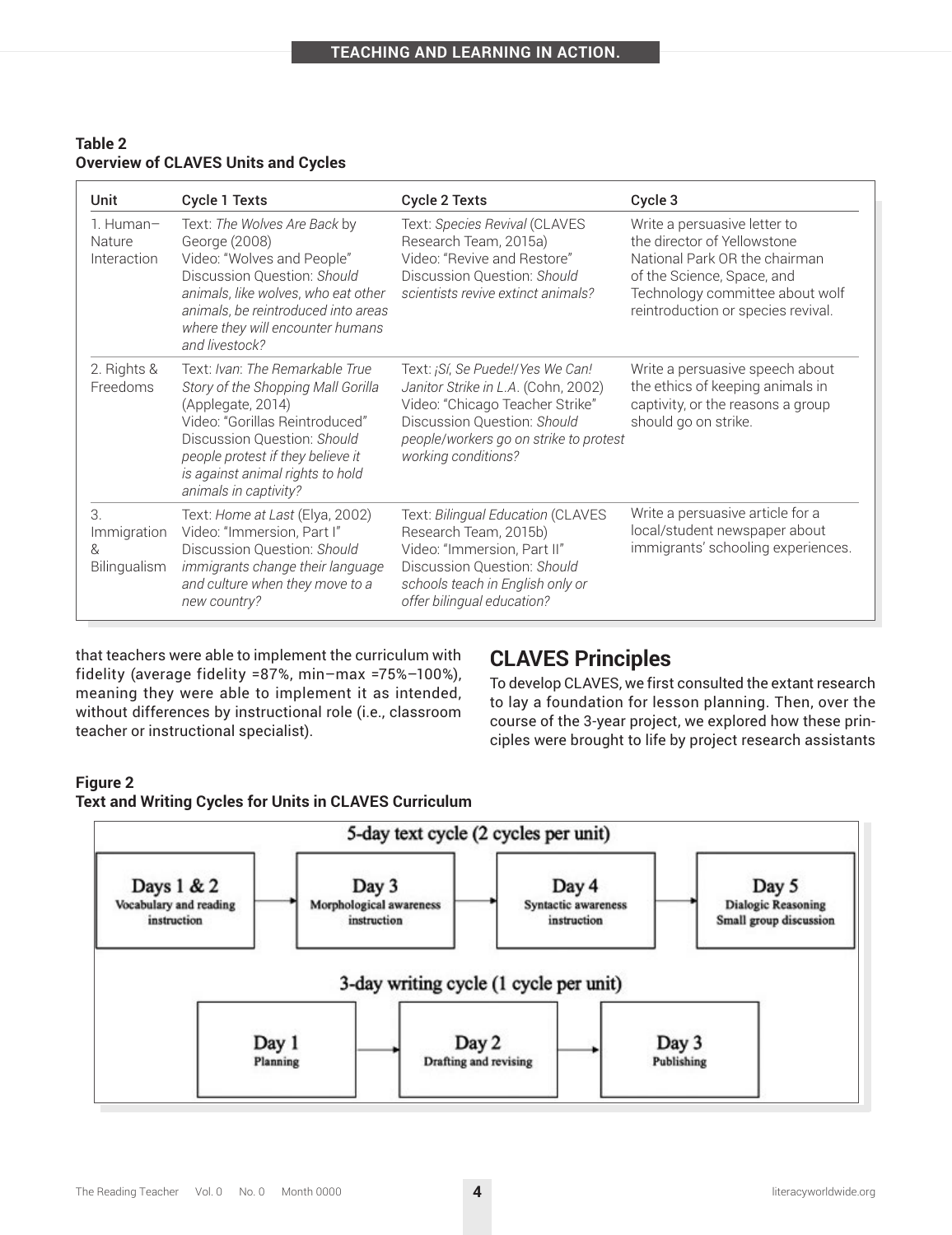#### **Figure 3**

**Powerpoint Slides from The** *Wolves Are Back* **(George, 2008) for the Word** *Reintroduce***, Links with Morphology, its Spanish Cognate** *Reintroducir***, and Supplementary Definitions of the Term**



(in Years 1 and 2), practicing teachers (in Year 3), and participating students (Years 1–3).

## *Principle 1: Focus on Language and Metalinguistic Awareness*

**Theory and Research.** Our own prospective research had showed the need to move beyond vocabulary and more squarely into language. Specifically, we noted that language comprehension and ideation for writing required breadth and depth of oral language skills that included semantic, syntactic, and morphological knowledge (e.g., Silverman et al., 2015). At the same time, we drew on a series of language-based vocabulary interventions that had come before us, from which we extracted several takeaways for our instructional design, specifically (1) focus on high utility vocabulary words and word parts (Lesaux et al., 2014); (2) leverage multiple means of representation and engagement in vocabulary instruction (Proctor et al., 2011); (3) situate language and literacy in thematic units and engaging texts that provide authentic opportunities for discussion (Carlo et al., 2004); (4)

introduce challenging discussion questions and writing prompts that encourage debate and discussion (Snow et al., 2009); and (5) use small groups to foster engagement and interaction (Baker et al., 2014).

We also drew from research evidence indicating that multilingual students are adept at reflecting on and manipulating language (i.e., *metalinguistic awareness*). Theoretically, multilingual children are thought to be metalinguistically advantaged by virtue of their lived experiences in which they must negotiate with whom and how language is used within and across spaces (e.g., Grosjean, 2010). In a meta-analysis on the cognitive correlates of bilingualism, Adesope et al. (2010) found that Spanish–English bilinguals outperformed their nonbilingual counterparts on measures of metalinguistic and metacognitive awareness. Kuo & Anderson (2010) further argued that bilingual children have access to a broader array of language inputs, which makes "structural similarities and differences between languages more salient, allowing bilingual children to form representations of language structure at a more abstract level" (p. 370). Finally, García & Wei (2014) move beyond linguistic structures to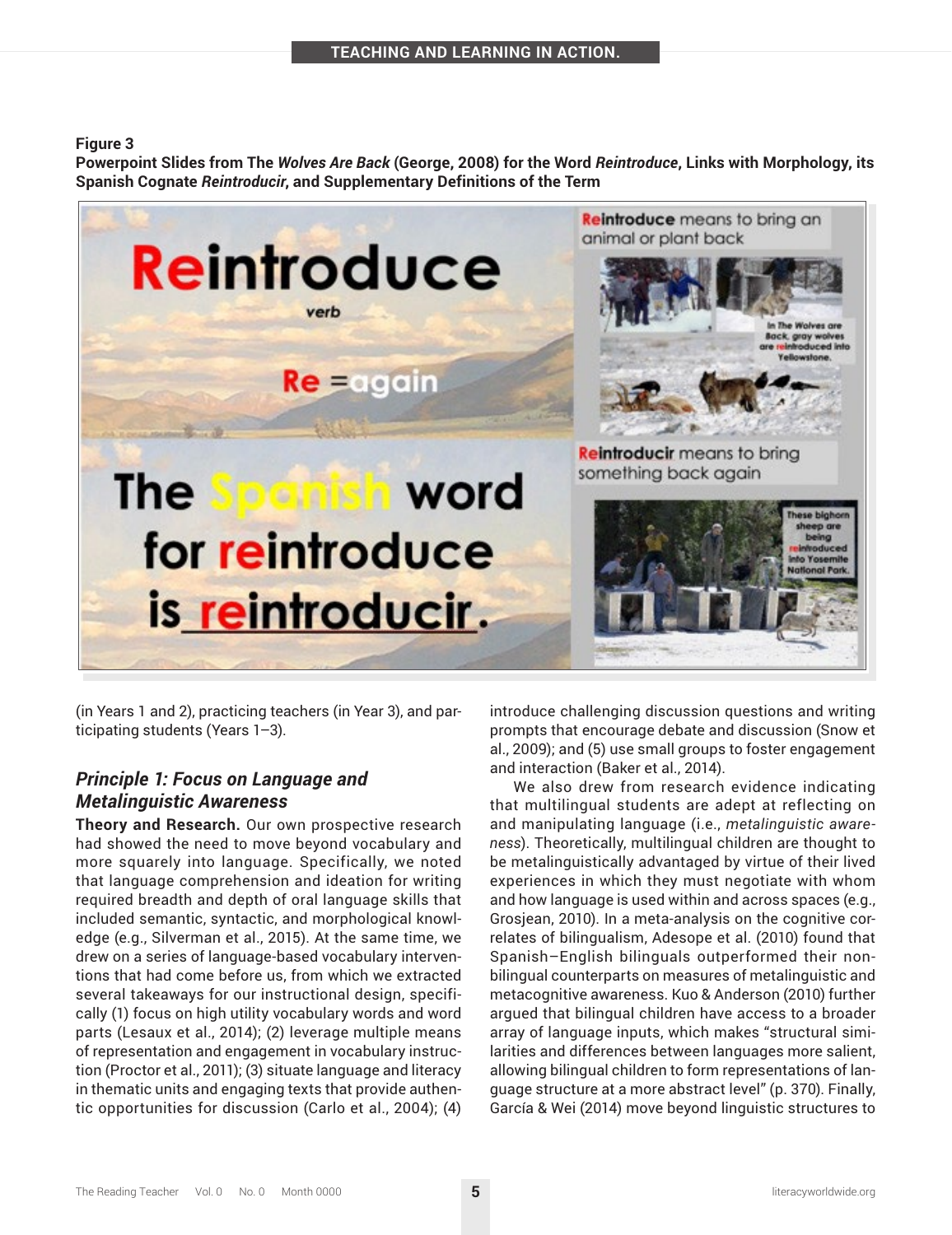| Region       | <b>District</b> | School | <b>Program Model</b>            | <b>Student Languages</b> |
|--------------|-----------------|--------|---------------------------------|--------------------------|
| Northeast    | A               |        | Dual language (50:50 model)     | Spanish-English          |
| Northeast    | А               |        | TBE                             | Spanish-English          |
| Northeast    | A               | 3      | <b>TBE</b>                      | Portuguese-English       |
| Northeast    | B               | 4      | English-only                    | Spanish-English          |
| Mid-Atlantic | С               | 5      | English-only                    | Spanish-English          |
| Mid-Atlantic |                 | 6      | Spanish-English<br>English-only |                          |
| Mid-Atlantic | C               |        | English-only                    | Spanish-English          |
| Mid-Atlantic | С               | 8      | English-only                    | Spanish-English          |

| Table 3                                                                           |
|-----------------------------------------------------------------------------------|
| Overview of Participating Districts and Schools for the Year 3 CLAVES Field Trial |

describe *languaging*, arguing that "language is not a simple system of structures that is independent of human interactions with others" but rather "the simultaneous process of continuous becoming of ourselves and our language practices" (p. 8). This articulation of languaging was central to our deliberations about how to lift up and recognize the varied linguistic practices and modes of expression that students bring to schools.

**Theory and Research in Practice.** We included explicit instruction on specific words, word parts, and syntactic structures in developing CLAVES. To teach vocabulary, we provided definitions and examples across contexts, and included Spanish and Portuguese word-level translations, as well as attention to cognates (e.g., *depopulate*, *despoblar*, and *despovoar*). To teach morphology, we linked root words with vocabulary instruction and expanded them by exploring associated affixes. Finally, to teach syntax, we taught parts of speech and sentence structures.

We promoted metalinguistic awareness by developing lessons that asked students to consciously reflect on language. Students were challenged to play, or *tinker* (Jones, 2020), with specific words, word parts, and syntactic structures and use them to make meaning. For example, in one game, students had to draw a card with a subject written on it (e.g., *wolf pup*) then make a sentence with that subject by adding a verb (e.g., *grew*). This game helped students see how words with different parts of speech combine to make meaningful sentences. In another activity, students had to draw a prefix card (e.g., *re*- or *de*-) and a base word card (e.g., *populate*) and define the resulting word (*repopulate*, *depopulate*). Discussions became particularly engaging when students created words about whose "realness" they were unsure (e.g.,

*destore* versus *restore*). Through discussion, students worked to define these words, then searched to see if the word in question was included in an online dictionary. This approach to creative word constructions and definitions sparked engagement while also guiding us toward an understanding of *languaging* as an active system of meaning making.

## *Principle 2: Enact Dialogic Approaches to Engage Students*

**Theory and Research.** Simply put, dialogic approaches center student voice in instruction. And while there is ample research showing the benefits of dialogic teaching, its documented use in literacy instruction is limited (Silverman et al., 2014). Much theory and research has identified student talk as a critical dimension of human interaction that can support language, reasoning, and meaning making across a variety of instructional contexts (e.g., Wells, 2007). Mercer (2000) used the term *interthinking* to describe how dialogic interactions between students allow for the combination of cognitive resources to achieve particular purposes. Bailey & Orellana (2015) further noted that such opportunities to use language, to collaborate with others, and to articulate thoughts affect the academic performance of children.

We intentionally created lessons that provided opportunities for open-ended questioning and sensemaking around language and content. Each lesson plan asked students to share what they were thinking and to participate in collaboratively constructing meaning. We also encouraged teachers to gradually release responsibility (Pearson & Gallagher, 1983) for language use across each cycle as students prepared for discussing the big question. After guided readings and text-based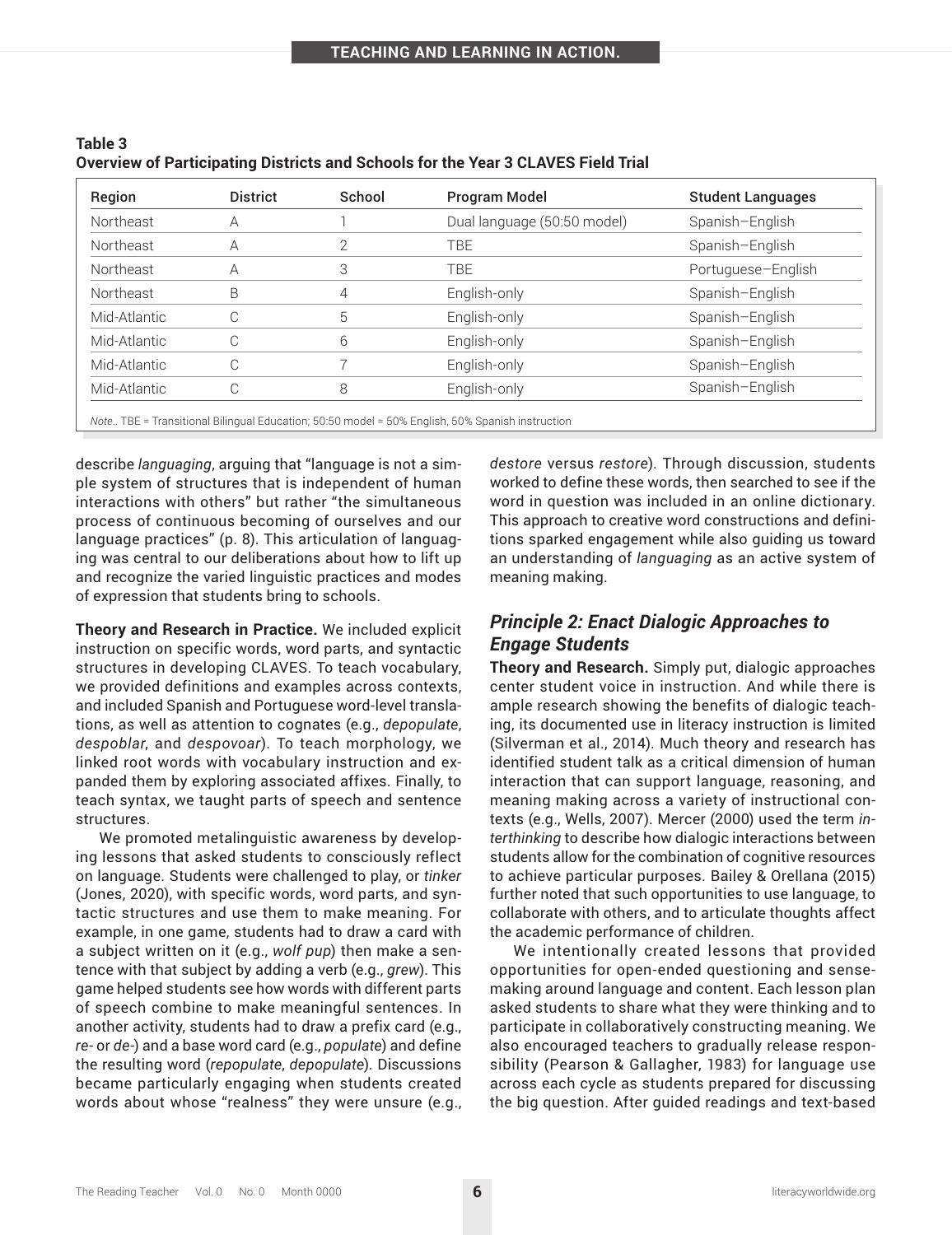| Table 4                                      |  |
|----------------------------------------------|--|
| <b>Overview of Measures and Effect Sizes</b> |  |

| Pre-test             | <b>Measure</b>                                                             | Description                                                                                                                                                                                                                                                                                                                                                                                                      | Reliability                                      |
|----------------------|----------------------------------------------------------------------------|------------------------------------------------------------------------------------------------------------------------------------------------------------------------------------------------------------------------------------------------------------------------------------------------------------------------------------------------------------------------------------------------------------------|--------------------------------------------------|
| Vocabulary           | Woodcock-Muñoz (Woodcock<br>et al., 2005)                                  | Individual assessment. Expressive<br>picture naming activity in which<br>the assessor points to a picture<br>and asks "what is this?" Student<br>responds with a one-word answer<br>that is marked correct or incorrect.                                                                                                                                                                                         | Cronbach's alpha for 8 and<br>$11 y/o = .90,.92$ |
| Morphology           | Extract the Base (Anglin, 1993)                                            | Group assessment. Students are<br>read a target word (e.g., happiness)<br>and a corresponding sentence (e.g.,<br>"My pet dog makes me very ___").<br>Then, they are asked to extract<br>the base from a derived word (e.g.,<br>happy from happiness) and write<br>their responses.                                                                                                                               | Rasch-based<br>Reliability = .98                 |
| Syntax               | Comprehensive Assessment<br>of Spoken Language (Carrow-<br>Woolfolk, 1999) | Individual assessment. Students<br>are orally presented sentences<br>with or without grammatical errors<br>(e.g., "The baby is crying"; "Her goes<br>into the house") then asked if the<br>sentence is or is not grammatically<br>correct. If no, students are asked to<br>correct the sentence by changing<br>only one word without changing<br>the meaning of the sentence. Items<br>scored on a scale of 0-2. | Test-retest $r = .91$                            |
| Reading Comp         | Gates-MacGinitie (MacGinitie<br>et al., 2002)                              | Group assessment. Students<br>read passages independently<br>and respond to multiple-choice<br>questions about the text.                                                                                                                                                                                                                                                                                         | Kuder-Richardson<br>reliability = $.94 - .96$    |
| Post-test            |                                                                            |                                                                                                                                                                                                                                                                                                                                                                                                                  |                                                  |
| Academic<br>Language | CALS (Uccelli et al., 2015)                                                | Cronbach's alpha = .93<br>Group assessment. Taps<br>students' language skills relative<br>to connecting ideas, tracking<br>themes, organizing texts, breaking<br>words, comprehending sentences,<br>identifying definitions, epistemic<br>stance, and metalanguage.                                                                                                                                              |                                                  |
| Reading Comp         | Gates-MacGinitie (MacGinitie<br>et al., 2002)                              | Group assessment. Students<br>read passages independently<br>and respond to multiple-choice<br>questions about the text.                                                                                                                                                                                                                                                                                         | Kuder-Richardson<br>reliability = $.94 - .96$    |
| Argument<br>Writing  | Researcher measure<br>(Reznitskaya et al., 2001)                           | Group assessment. Students write<br>an argumentative essay about<br>why or why not a boy should<br>report another boy for cheating.                                                                                                                                                                                                                                                                              | Inter-rater reliability (Kappa)<br>> 8           |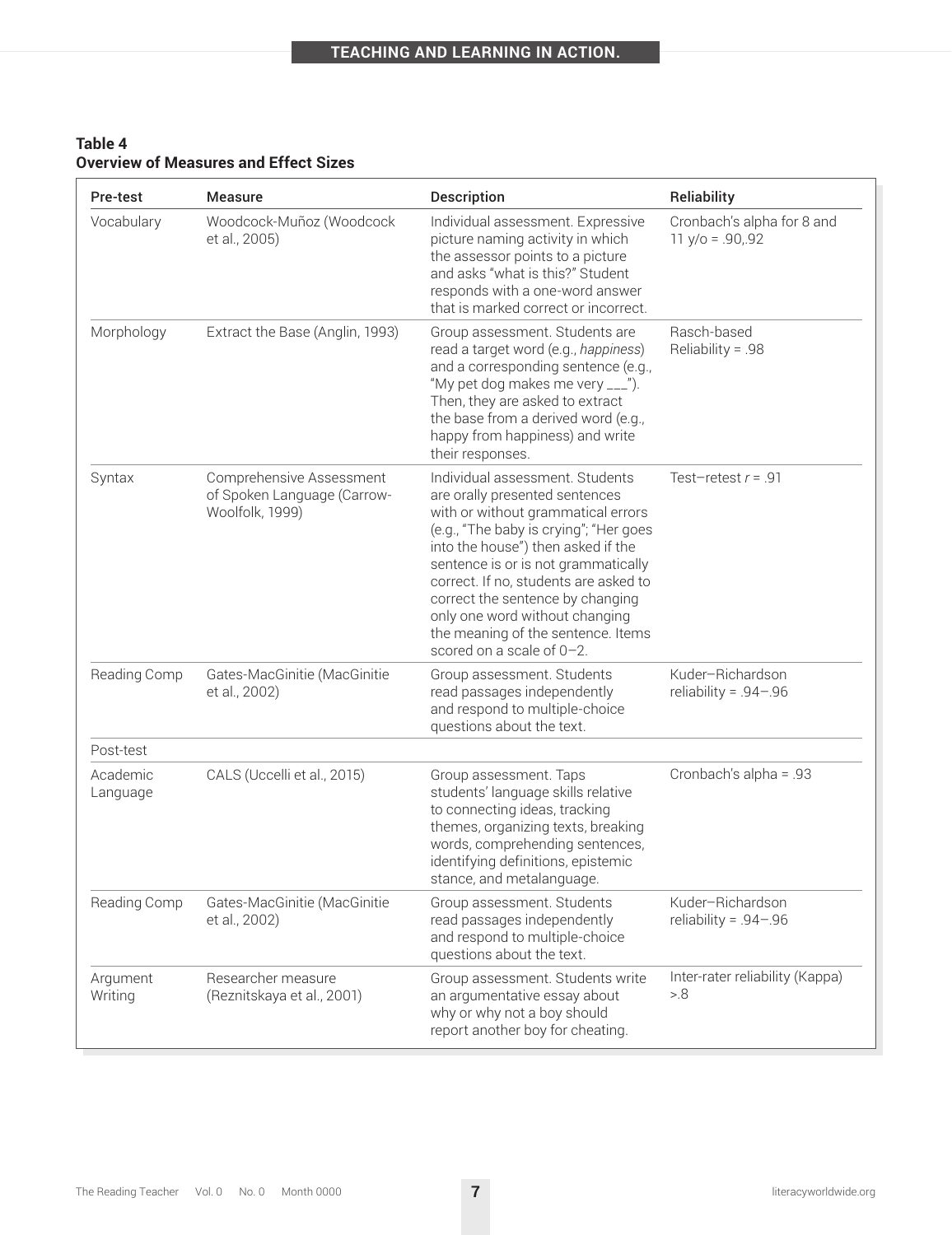instruction on vocabulary, morphology, and syntax, we followed early approaches to small-group discussions by Chinn et al., (2001), called *Collaborative Reasoning*, in which teachers asked students a big discussion question, then stepped back and let students take control of the conversation. Teachers provided facilitation if the conversation stalled or students got off track, but conversations were student-centered rather than teachercentered, which is at the heart of dialogic approaches to literacy instruction.

**Theory and Research into Practice.** Documenting teachers' practice of this principle provided some important insights for talking about language and ideas in text. In one interaction during vocabulary instruction, students encountered the word *ashamed* and the teacher asked what that meant. One student announced that "everybody knows that." The other students agreed, extending this thinking to "It's when you're embarrassed. It's when you feel bad." The teacher then defined *ashamed* as "Feeling bad about yourself usually because you did something wrong." This prompted students to question whether *ashamed* really "count[s] as *embarrassed*." The conversation went on to include the students and teacher offering examples and negotiating similarities and differences between the two semantically related, yet distinguishable, words.

Discussions of the big ideas in text were another way to center discourse. In the Rights and Freedoms unit, students read *Ivan*: *The remarkable true story of the shopping mall gorilla* (Applegate, 2014) and were asked whether animals should be kept in captivity. Students prepared for the conversation by taking notes from the text as well as including their own experiences so they would be ready to contribute to the conversation. Then, the teacher asked the students to turn and talk to a partner about what they thought and why. Finally, the teacher opened the conversation up to a whole-group discussion. The students eagerly jumped into the conversation. In one exchange, a student started by saying, "I think they shouldn't be kept in captivity because the animals are taken away from their families." Another student added, "Yeah, and it also messes up the food chain." The teacher asked the students to add on and clarify, at which point a third student chimed in, "Well, I say yeah they should because they can't always protect themselves." The conversation continued. All students had a chance to participate, each adding on to what others said, or sharing an opposing viewpoint or example. Throughout this dialogue, students had the opportunity to use what they had been learning throughout the text cycle to share their opinions in authentic ways.

## *Principle 3: Use Multimodal Texts and Scaffolds to Support Comprehension and Expression*

**Theory and Research.** We initially chose print texts that encouraged critical conversations about relevant topics, and also included rich language with which to anchor discourse around vocabulary, morphology, and syntax (per Principles 1 and 2). However, we recognized the need to move beyond just books and.pdf documents to also include digital text, which is more interactive and less bounded by time and space (Dalton & Proctor, 2008). Our review of the research also suggested the benefits of multimodal scaffolds (linguistic, visual, audio, gestural, and spatial) that contribute to meaning making (New London Group, 1996) and informed our conceptualization of *languaging* as more than just speaking, listening, reading, and writing.

For example, video "texts" communicated information not only through words but also through images, action, and sound, which can help support the development of conceptual understanding and vocabulary knowledge (Dalton & Proctor, 2008). Multimodal content and scaffolds can also support students by incorporating multiple means of representation, expression, and engagement (Meyer et al., 2014). Students differ in the ways in which they best perceive or comprehend content. Some learners grasp information more efficiently through print while others benefit more from video or other digital media. Given this, we designed lessons that presented content through multiple means, and scaffolded comprehension with graphic organizers, sentence stems, and hands-on activities.

**Theory and Research in Practice.** We sought to provide a wide range of opportunities for students to take in new information and express what they understood. For example, the unit on Rights and Freedoms focused in part on how protests and strikes are ways to gain representation. Students read a print-based text, *Sí Se Puede* (Cohn, 2002), and watched videos about a teacher strike in Chicago and a telecommunications worker strike in their own community. Teachers encouraged students to think about their own understanding of the concepts of protests and strikes (e.g., how they knew the word *strike* from baseball or bowling) and consider how the different texts they read and watched represented a different meaning of *strike*. Here, the multiple (con)texts constituted the opportunity not only to build metalinguistic awareness (per Principle 1) but also to visualize and understand the weight of workers choosing to strike as a form of protest against their working conditions. This use of a multimodal approach to text thus facilitated the students' construction and evaluation of multiple meanings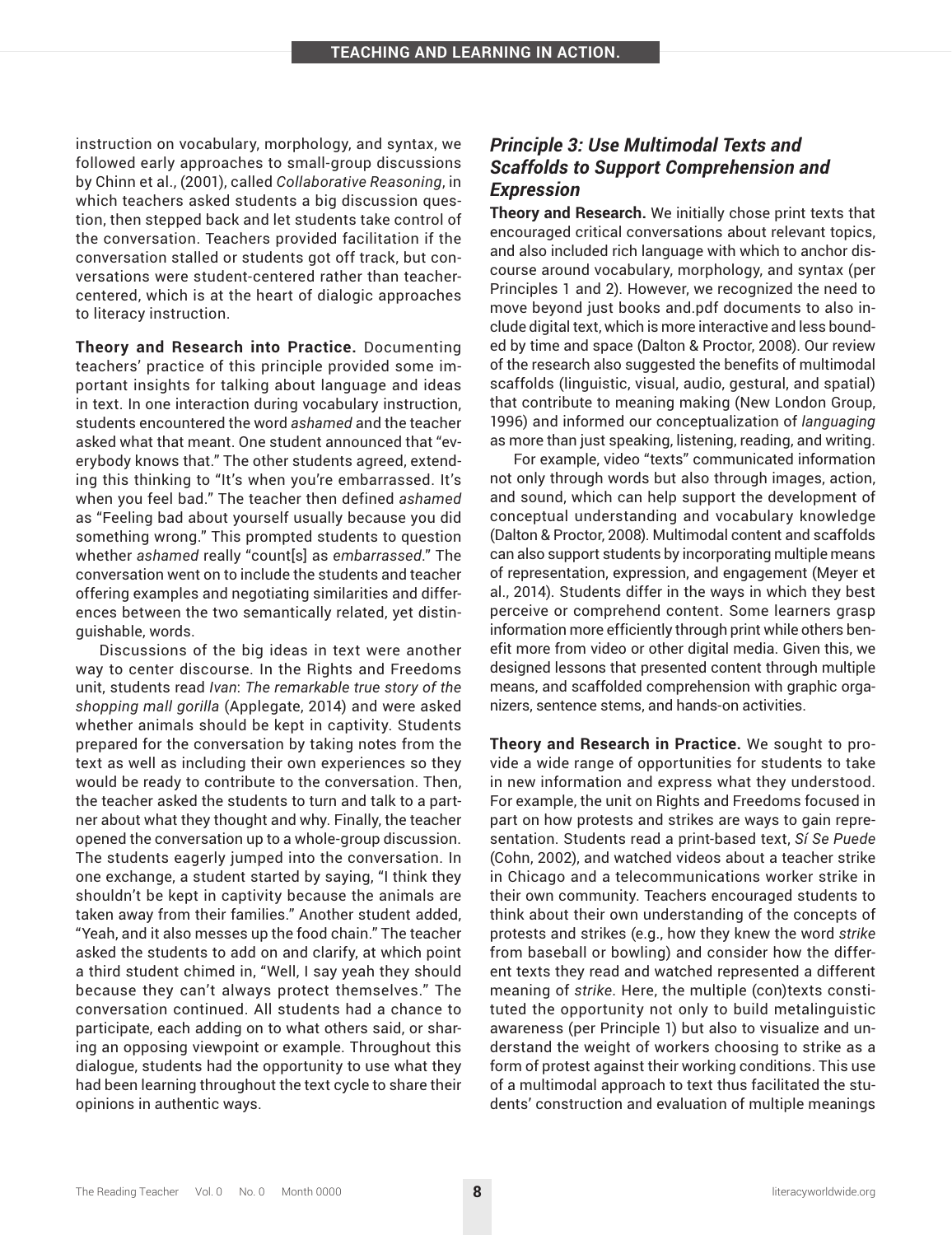of the word *strike*, with implications for reading, listening, and expression.

In tapping writing as a linguistic modality, we used scaffolded graphic organizers inspired by Systemic Functional Linguistics (Brisk, 2015) that supported students in thinking through their positions and reasonings, as well as the language and structure of argumentation. Process writing served as an effective means by which to further extend students' opportunities to use language on their own. Writing cycles were always the final three instructional days of a unit, and in them, students were prompted to write an argumentative/persuasive speech, letter, or article on a unit-related topic. Working in groups, pairs, or individually, students had spoken and written opportunities to think about and offer their opinions, which they supported with reasons and evidence, just as they might do in contexts outside of school. They also had the option of choosing more and less scaffolded graphic organizers, structured around written and spoken argumentation. See Figures 4 and 5 for differentially scaffolded written arguments across the big questions in the CLAVES units.

#### *Principle 4: Take a Multilingual Perspective*

**Theory and Research.** Our initial views on leveraging multilingualism in literacy instruction focused on the concept of *bridging* (Beeman & Urow, 2012) to support vocabulary, morphology, and syntax. At a base level, vocabulary was bridged by identifying cognates (Hernández et al., 2016) or translation (Puzio, Keyes, Cole, & Jiménez, 2013). Morphologically, English, Portuguese, and Spanish share common bound morphemes, such as -*tion*, -*ção*, and -*ción*, that when added to a cognate root word like *satisfy*, create the words *satisfaction*, *satisfação*, and *satisfacción*. Holding up language for examination in the bridging tradition links to Principle 1's focus on language and metalinguistic awareness.

We were also influenced by conceptualizations of *translanguaging* (García & Sylvan, 2011) which move beyond bridging, incorporate languaging, and also challenge us to rethink named languages (e.g., Spanish, English, Portuguese). As a theory, translanguaging requires us to consider bilingualism as dynamic and unbounded; a continuous array of linguistic features that

## **Figure 4**

|  |  | Scaffolded Written Argument Organizers for Small-group Dialogic Reasoning and Later Writing Activities |  |
|--|--|--------------------------------------------------------------------------------------------------------|--|
|  |  |                                                                                                        |  |

| Ivan, by Katherine Applegate<br>Day 5<br><b>Dialogic Reasoning</b>                                                                                                                             |
|------------------------------------------------------------------------------------------------------------------------------------------------------------------------------------------------|
| Discussion Question: Should people protest if they believe it<br>animal rights to hold animals in captivity?                                                                                   |
| <b>Discussion Preparation</b><br>My Position: yes I think people shird protest; P they<br>belive it's against animal rights to hold                                                            |
| animals in $ca$ $p$ +wity.<br>Evidence from the text: Animals need to experience the<br>wild were thay ust to live. And<br>be cent in captividi to entertoen prople,<br>Evidence from my life: |
| <b>Post-Discussion Thoughts</b><br>After discussing this issue with my peers, my position-                                                                                                     |
|                                                                                                                                                                                                |
| Relevant evidence shared by my peers:                                                                                                                                                          |
|                                                                                                                                                                                                |
| CLAYES Information Project                                                                                                                                                                     |
|                                                                                                                                                                                                |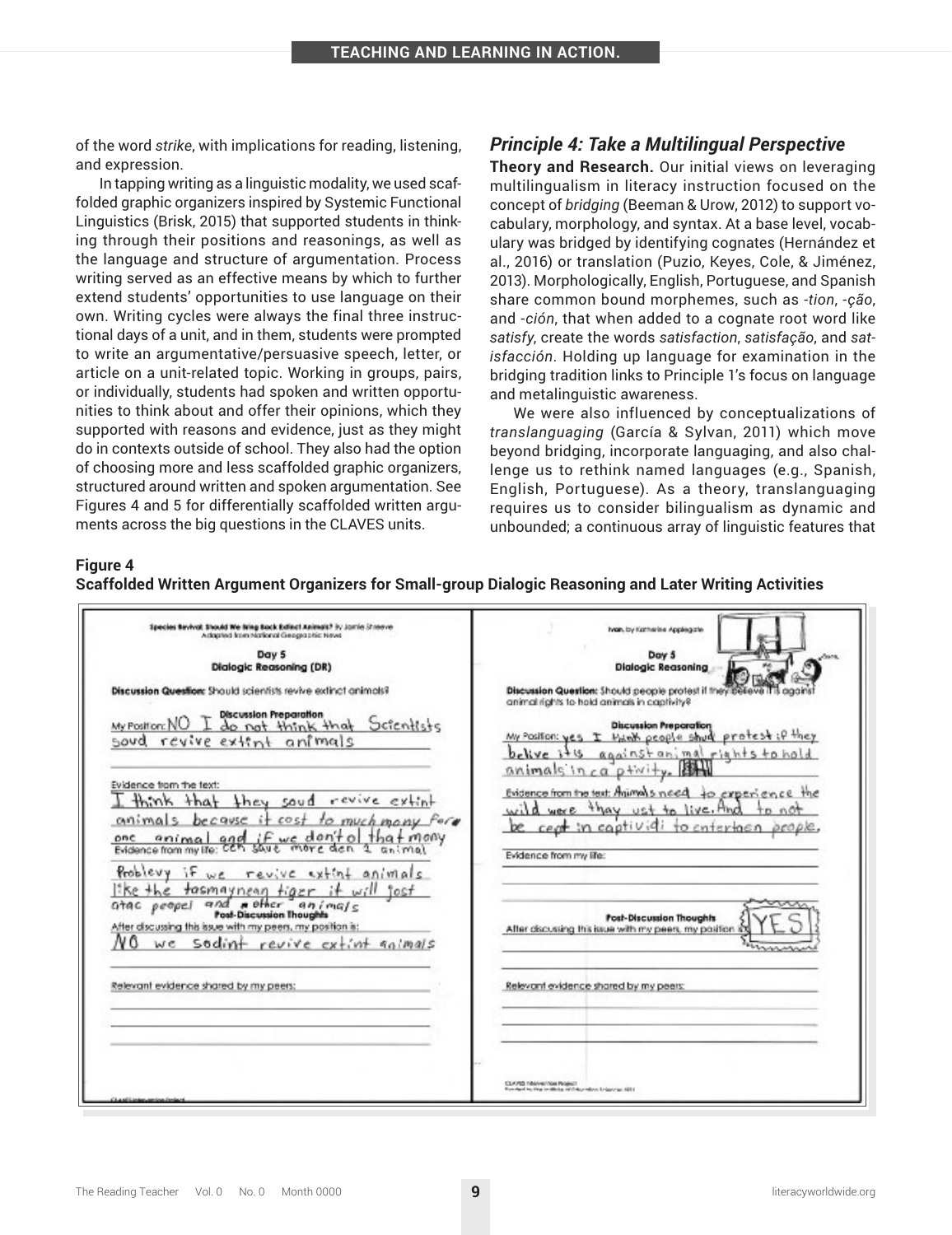| Figure 5                                                                                                |
|---------------------------------------------------------------------------------------------------------|
| Unscaffolded Persuasive Article in Favor of Bilingual Education (a) and Scaffolded Persuasive Speech to |
| <b>Protect Animal Rights (b)</b>                                                                        |

| Many people believ that terminary children sold dend<br>English only shools but sometimes the students still cant<br>should offer bilingual education.<br>One reason is that if kids went to a only English<br>School Havy wodin't onder stand with the fecher is<br>saying thay colder's lern at all But if the Kids went<br>to a Billingual school if thay didn't onther stood<br>the techer cold translat the work in ther nativ<br>languiq.<br>My second reason is that if someone<br>move to a different contry wear thay comevoicated<br>in a diffrent lenguig they codin't onder stond<br>wath thous people are saying But if they lenned<br>to spek. Thous languillis they cod concursedt<br>with other people<br>In conclushon I think that people shold<br>offer bilingual education.<br>Thanh You | VOLE SERVICEL ENGLISH<br>• Greefing V<br>$\cdot$ .<br><b>Infroduction/</b><br>Your coinions/<br>Reasons for your opinion ./<br>Supporting examples from the text or from your ite./<br>Conclusion in which you reinforce your opinion<br>. Key words and word parts that you learned in the unit<br>Greenings me. 200 keper. We have been learning<br>wat prope should protect to protect<br>stem foreign<br>Fighty It's not right to take anluals<br>From their romes, for essencie, Ivan was room<br>in the wild but they took him clany<br>From his home and thats not right, Another<br>example is that hospitals in supportion when<br>not be right for the signals. For example,<br>when I was vest for In Constructly in the<br>out and habitat totales and line<br>trip breakse it his not have darks and<br>$0$ <i>derec</i> $\theta_{06}, \mu_{2}$ so blon slift |
|--------------------------------------------------------------------------------------------------------------------------------------------------------------------------------------------------------------------------------------------------------------------------------------------------------------------------------------------------------------------------------------------------------------------------------------------------------------------------------------------------------------------------------------------------------------------------------------------------------------------------------------------------------------------------------------------------------------------------------------------------------------------------------------------------------------|----------------------------------------------------------------------------------------------------------------------------------------------------------------------------------------------------------------------------------------------------------------------------------------------------------------------------------------------------------------------------------------------------------------------------------------------------------------------------------------------------------------------------------------------------------------------------------------------------------------------------------------------------------------------------------------------------------------------------------------------------------------------------------------------------------------------------------------------------------------------------|
| (a)                                                                                                                                                                                                                                                                                                                                                                                                                                                                                                                                                                                                                                                                                                                                                                                                          | (b)                                                                                                                                                                                                                                                                                                                                                                                                                                                                                                                                                                                                                                                                                                                                                                                                                                                                        |

is always open for the bilingual individual's use. These features are variably tapped depending on the linguistic context in which one is situated (see Solorza et al., 2019). We were keen to promote the idea that all linguistic channels are critical elements of schooling that can be used for academic purposes (Bailey & Orellana, 2015). We aimed to support students' knowledge of language and intentional meaning making by centering, not marginalizing, their linguistic repertoires and proficiencies by being open to the languages, dialects, and modes of expression that allow for students to reflect who they are and what they know.

**Theory and Research in Practice.** The multilingual principle was particularly useful because, in English only, some students had limited experiences with the vocabulary or language under discussion. But taking a multilingual perspective gave students the space and freedom to engage more fully in CLAVES activities. For example, when teaching the word *captivity*, students were prompted to share what they knew or noticed about the word. Since the word was unfamiliar, the students shared insights about *captivity* being similar to *activity* in spelling and sound. From these initial insights, the teacher affirmed student hypotheses before going on to highlight the morphological ending "-ity" denoting "the condition of." In one example, a CLAVES teacher noted, "So captivity means the condition of taking something or controlling it." She did not, however, end the discussion with her final word. At this point, the teacher provided imagery of a bear in captivity alongside the word's use in text. This further set up students to extend their internalized meanings of captivity through discussion that connected captivity to prisons, being held captive, and being under control. When the teacher also asked students to draw on their communicative repertoires to name the Spanish cognate for *captivity*, they incorrectly suggested *captividad* (the actual translation is *cautividad*) which highlighted not only their knowledge that -*idad* is a morphological cognate for -*ity*, but also that many Spanish words and cognates have very similar spelling and phonology with English. Dialogic interactions such as these show how fruitful it can be to make time to talk about language and how it works by tapping students' knowledge.

# **Limitations and Lessons Learned**

We first note that the work described here was undertaken in the upper elementary grades, with Spanish– and Portuguese–English bilinguals, whose English proficiency ranged from "Developing" to "Reaching." That is, these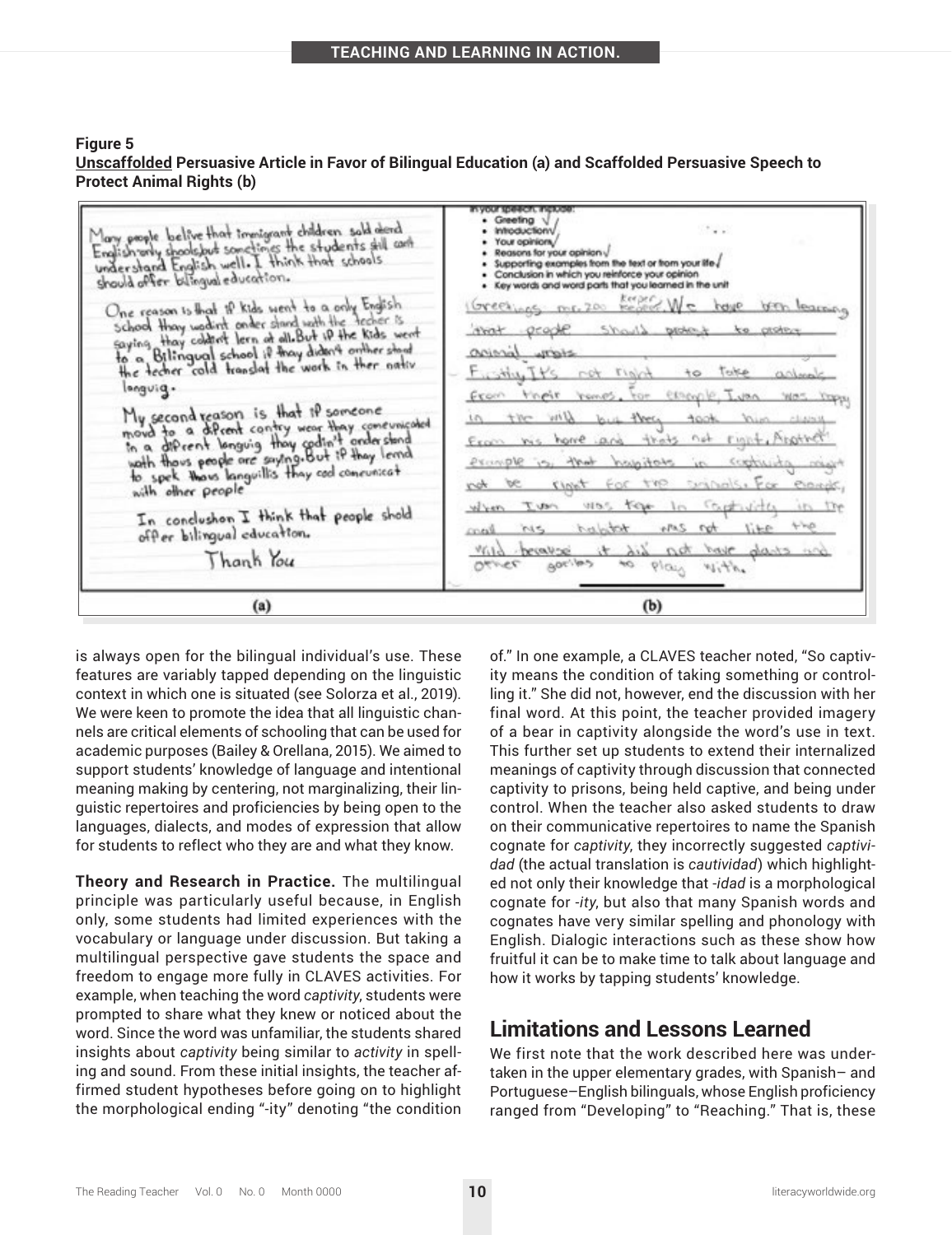were students who had already developed some degrees of English proficiency. While this limits any broad claims we are able to make about the effectiveness of CLAVES, we offer these principles as an invitation for exploration across grade levels and languages, and invite readers to consider four lessons learned.

First, less is more. We learned that slowing down to provide space and time for students to talk was needed to accomplish our goal of centering student voice and fostering language and text comprehension. It was difficult for many teachers and students to forgo hand raising, to redistribute the conversational patterns, and to feel comfortable using all linguistic resources. These dialogic approaches take time because they are often a departure from what constitutes typical literacy instruction. Early on, attempts can fall flat as teachers and students get acclimated to the changes, but over time, everyone gets better at the recalibrated expectations and conversations become deep and sustained.

Second, multilingual literacy instruction requires both contextualized and decontextualized language teaching. Too often, we teach vocabulary independent of text, and while some may argue this is necessary, too much decontextualized instruction divorces language from literacy. In our initial lessons, we did not make sufficient connections between semantics, morphology, and syntax, and we missed too many opportunities to link language to text. We learned that discussion of language in specific contexts, followed by connecting and extending across texts and contexts, supports both comprehension and linguistic awareness.

Third, multilingual literacy instruction should encourage critical perspectives on language, content, and context. At first, we developed lessons that approached content and concepts without a critical lens, and in so doing, we unintentionally reified white, monolingual perspectives on language learning. For example, in our unit on Immigration and Bilingualism, we included a text called *Home At Last* (Elya, 2002) about a mother who was discriminated against for not knowing English. In the end, she learns English and all is well. In retrospect, we missed an important opportunity to critically engage students in thinking about our selected vocabulary (i.e., *assimilation* and *adaptation*), and whether immigrants should change their language and culture when they move to a new country. We failed to consider that language is never neutral, and this awareness should be part of all multilingual literacy instruction.

Finally, we need to recognize how multilingualism applies to intra-linguistic repertoires such as Black English (Baker-Bell, 2020), and its representation among students and texts. Supporting students' capacity to navigate the complex multiple meanings and ideologically layered language across texts and contexts in school and beyond is imperative. To these ends, contemporary movements such as #disrupttexts (Ebarvia et al., 2020) advocate for "inclusive and restorative" pedagogy that asks teachers to engage in (1) examination of biases; (2) centering BIPOC voices in pairing or replacing texts to create counternarratives; (3) becoming conscious of different ways of knowing by identifying and resisting dominant narratives; and (4) community building. As we evolve as multilingual literacy educators, we look to integrate these lessons learned in order to support children's development and growing capacity for critical engagement with language and society.

# **Acknowledgments**

The contents of this manuscript were developed under a grant from the U.S. Department of Education, Institute of Education Sciences (#R305A140114). However, those contents do not necessarily represent the policy of the Department of Education, and the reader should not assume endorsement by the Federal government.

The authors express their deep appreciation for the teachers and students who participated in this research without whose collaboration this work would not have been possible. The first author also humbly thanks the teachers

## **TAKE ACTION!**

- **1.** Document the languages spoken in your classroom and consider how they interact with English. Explore this with your students. Let the students who speak those languages teach what they know about their languages.
- **2.** Devote small reading groups to ask and discuss big questions that come up in the texts you are reading. Don't require hand raising, and try to be an engaged facilitator, not the mediator of all talk.
- **3.** Consider how to supplement core texts with multimodal texts that provide different perspectives and insights that also use language and visuals in different ways.
- **4.** Embrace the concept of *languaging* in your classroom by letting students use their linguistic repertoires in different ways. Document how your students do this.
- **5.** Form a small discussion group of interested colleagues to meet regularly and document the successes and challenges of implementing the four principles into your instruction. Consider how the different principles overlap with one another.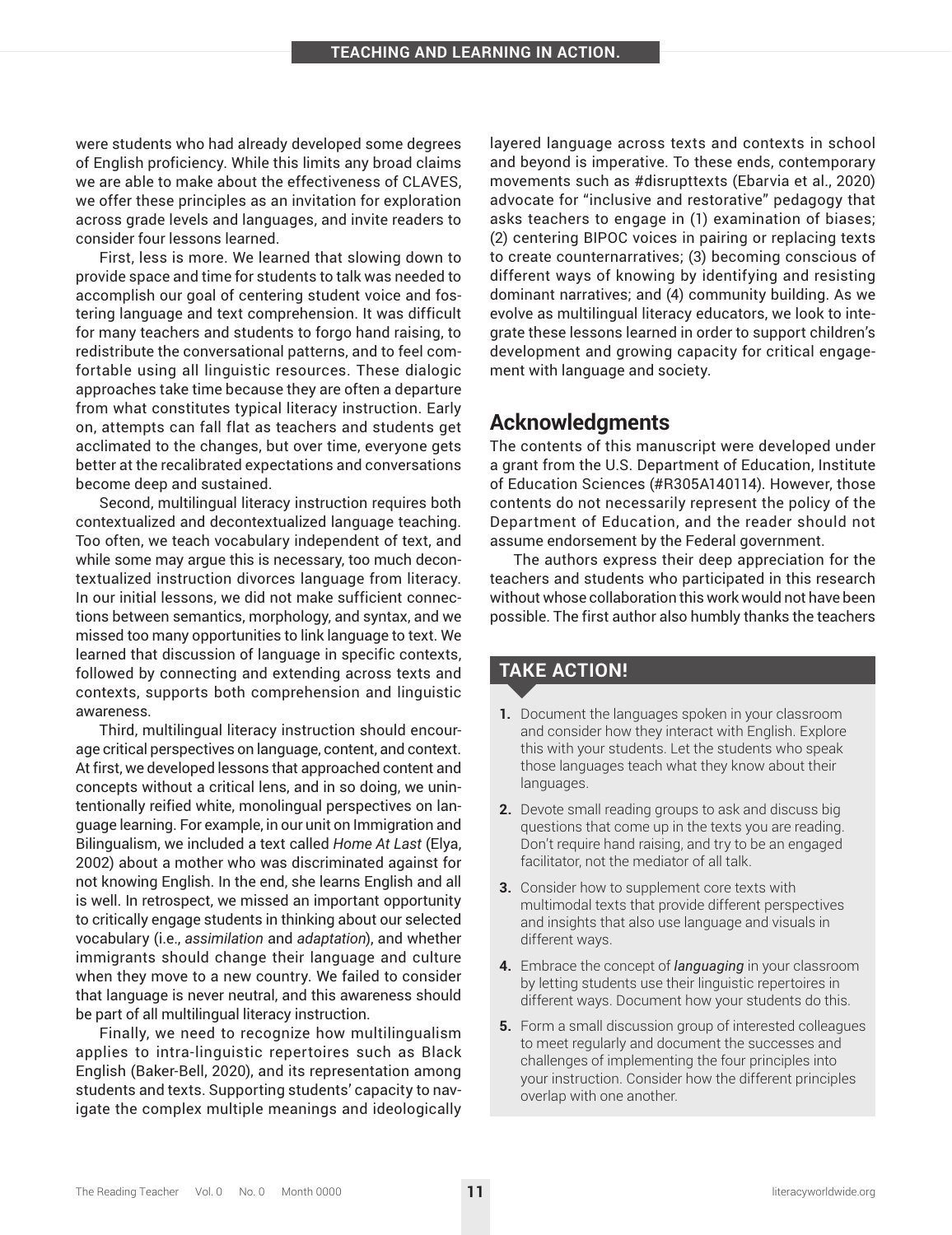in the Boston, Lynn, Milford, Salem, and Worcester, MA public schools who participated in a year-long professional development sequence dedicated to exploring the four principles in multilingual instructional contexts.

# **Conflict of Interest**

None

#### **REFERENCES**

- Adesope, O.O., Lavin, T., Thompson, T., & Ungerleider, C. (2010). A systematic review and meta-analysis of the cognitive correlates of bilingualism. *Review of Educational Research*, *80*(2), 207–245. <https://doi.org/10.3102/0034654310368803>
- Anglin, J. M. (1993). Vocabulary development: A morphological analysis. *Monographs of the Society for Research in Child Development*, *58*.<https://doi.org/10.2307/1166112>
- Bailey, A., & Orellana, M. F. (2015). Adolescent development and everyday language practices: Implications for the academic literacy of multilingual learners. In D. Molle, E. Sato, T. Boals, & C. A. Hedgspeth (Eds.), *Multilingual learners and academic literacies: Sociocultural contexts of literacy development in adolescents* (pp. 53–74). Routledge.
- Baker, S., Lesaux, N., Jayanthi, M., Dimino, J., Proctor, C. P., Morris, J., & Newman-Gonchar, R. (2014). *Teaching academic content and literacy to English learners in elementary and middle school* (NCEE 2014-4012). National Center for Education Evaluation and Regional Assistance, Institute of Education Sciences, U.S. Department of Education.
- Beeman, K., & Urow, C. (2012). *Teaching for biliteracy: Strengthening bridges between languages*. Caslon.
- Baker-Bell, A. (2020). Dismantling anti-Black linguistic racism in English language arts classrooms: Toward an anti-racist Black language pedagogy. *Theory Into Practice*, *59*, 8–21. [https://doi.](https://doi.org/10.1080/00405841.2019.1665415) [org/10.1080/00405841.2019.1665415](https://doi.org/10.1080/00405841.2019.1665415)
- Brisk, M. E. (2015). *Engaging students in academic literacies: Genrebased pedagogies for K–5 classrooms*. Routledge.
- Carlo, M. S., August, D., McLaughlin, B., Snow, C. E., Dressler, C., Lippman, D. N., & White, C. E. (2004). Closing the gap: Addressing the vocabulary needs of English-language learners in bilingual and mainstream classrooms. *Reading Research Quarterly*, *39*, 188–215. <https://doi.org/10.1598/rrq.39.2.3>
- Carrow-Woolfolk, E. (1999). *The comprehensive assessment of spoken language*. Pearson.
- Chinn, C., Anderson, R. C., & Waggoner, M. A. (2001). Patterns of discourse in two kinds of literature discussion. *Reading Research Quarterly*, *36*(4), 378–411. [https://doi.org/10.1598/](https://doi.org/10.1598/RRQ.36.4.3) [RRQ.36.4.3](https://doi.org/10.1598/RRQ.36.4.3)
- CLAVES Research Team. (2015a). *Species revival*. Boston College.

CLAVES Research Team. (2015b). *Bilingual education*. Boston College. Dalton, B., & Proctor, C. P. (2008). The changing landscape of text

- and comprehension in the age of new literacies. J. Coiro, M. Knobel, C. Lankshear, & D. Leu (Eds.), *Handbook of new literacies* (pp. 297–324). Erlbaum.
- Design-Based Research Collective. (2003). Design-based research: An emerging paradigm for educational inquiry. *Educational Researcher*, *32*, 5–8.
- Ebarvia, T., Germán, L., Parker, K. N., & Torres, J. (2020). #Disrupttexts. *English Journal*, *110*, 100–102.
- Gándara, P., & Santibañez, L. (2016). The teachers our English language learners need. *Educational Leadership*, *73*, 32–37.
- García, O. (2020). Translanguaging and Latinx bilingual readers. *The Reading Teacher*, *73*, 557–562.
- Garcıa, O., & Sylvan, C. (2011). Pedagogies and practices in multilingual classrooms: Singularities in pluralities. *The Modern Language Journal*, *95*, 385–400.<https://doi.org/10.1111/j.1540-4781.2011.01208.x>
- García, O., & Wei, L. (2014). *Translanguaging: Language, bilingualism, and education*. Palgrave, Macmillan. [https://doi.org/10.1057/97811](https://doi.org/10.1057/9781137385765) [37385765](https://doi.org/10.1057/9781137385765)
- Grosjean, J. (2010). *Bilingual: Life and reality*. Harvard University Press.
- Hernández, A. C., Montelongo, J. A., & Herter, R. J. (2016). Using Spanish–English cognates in children's choices picture books to develop Latino English learners' linguistic knowledge. *The Reading Teacher*, *70*, 233–239.
- Jones, R. L. (2020). *(Meta) Languaging: Exploring metalinguistic engagement within a language-based reading intervention for upper elementary bi/multilingual students*. Unpublished doctoral dissertation.
- Kuo, L., & Anderson, R. C. (2010). Beyond cross-language transfer: Reconceptualizing the impact of early bilingualism on phonological awareness. *Scientific Studies of Reading*, *14*, 365–385. <https://doi.org/10.1080/10888431003623470>
- Lesaux, N. K., Kieffer, M. J., Kelley, J. G., & Harris, J. R. (2014). Effects of academic vocabulary instruction for linguistically diverse adolescents: Evidence from a randomized field trial. *American Educational Research Journal*, *51*(6), 1159–1194. [https://doi.](https://doi.org/10.3102/0002831214532165) [org/10.3102/0002831214532165](https://doi.org/10.3102/0002831214532165)
- MacGinitie, W., MacGinitie, R., Maria, K., & Dreyer, L. (2002). *Gates– MacGinitie reading tests* (4th ed.). Riverside.
- Mercer, N. (2000). *Words and minds: How we use language to think together*. Routledge.
- Meyer, A., Rose, D. H., & Gordon, D. (2014). *Universal design for learning: Theory and practice*. Center for Applied Special Technology.
- New London Group. (1996). A pedagogy of multiliteracies: Designing social futures. *Harvard Educational Review*, *66*, 60–93.
- Parra, M. O., Wagner, C., Proctor, C. P., Leighton, C. M., Robertson, D. A., Paratore, J. R., & Ford-Connors, E. (2016). Dialogic reasoning: Supporting emergent bilingual students' language and literacy development. In C. P. Proctor, A. Boardman, & E. Hiebert (Eds.), *Teaching emergent bilingual students: Flexible approaches in an era of new standards* (pp. 119–137). Guilford.
- Pearson, P. D., & Gallagher, M. C. (1983). The instruction of reading comprehension. *Contemporary Educational Psychology*, *8*, 317–344.
- Proctor, C. P., Dalton, D., Uccelli, P., Biancarosa, G., Mo, E., Snow, C. E., & Neugebauer, S. (2011). Improving Comprehension Online (ICON): Effects of deep vocabulary instruction with bilingual and monolingual fifth graders. *Reading and Writing: An Interdisciplinary Journal*, *24*, 517–544.
- Proctor, C. P., Silverman, R. D., Harring, J. R., Jones, R. L., & Hartranft, A. M. (2020). Teaching bilingual learners: Effects of a languagebased reading intervention on academic language and reading comprehension in grades 4 and 5. *Reading Research Quarterly*, *55*, 95–122.<https://doi.org/10.1002/rrq.258>
- Puzio, K., Keyes, C. S., Cole, M. W., & Jiménez, R.T., (2013). Language differentiation: Collaborative translation to support bilingual reading. *Bilingual Research Journal*, *36*, 329–349. [https://doi.](https://doi.org/10.1080/15235882.2013.845118) [org/10.1080/15235882.2013.845118](https://doi.org/10.1080/15235882.2013.845118)
- Reznitskaya, A., Anderson, R. C., McNurlen, B., Nguyen-Jahiel, K., Archodidou, A., & Kim, S. (2001). Influence of oral discussion on written argument. *Discourse Processes*, *32*, 155–175.
- Silverman, R. D., Coker, D., Proctor, C. P., Harring, J. R., Piantedosi, K. W., & Meyer, A. G. (2015). The relationship between language skills and writing outcomes for linguistically diverse students in upper elementary school. *Elementary School Journal*, *116*, 103–125.
- Silverman, R. D., Proctor, C. P., Harring, J. R., Jones, R. L., & Hartranft, A. M. (in press). The effect of a language and literacy intervention on upper elementary bilingual students' argument writing. *Elementary School Journal*.
- Silverman, R. D., Proctor, C. P., Harring, J. R., Meyer, A., Doyle, B., & Mitchell, M. (2014). Teachers' instruction and students' vocabulary and comprehension: An exploratory study with English monolingual and Spanish-English bilingual students in grades 3–5. *Reading Research Quarterly*, *49*, 31–60.